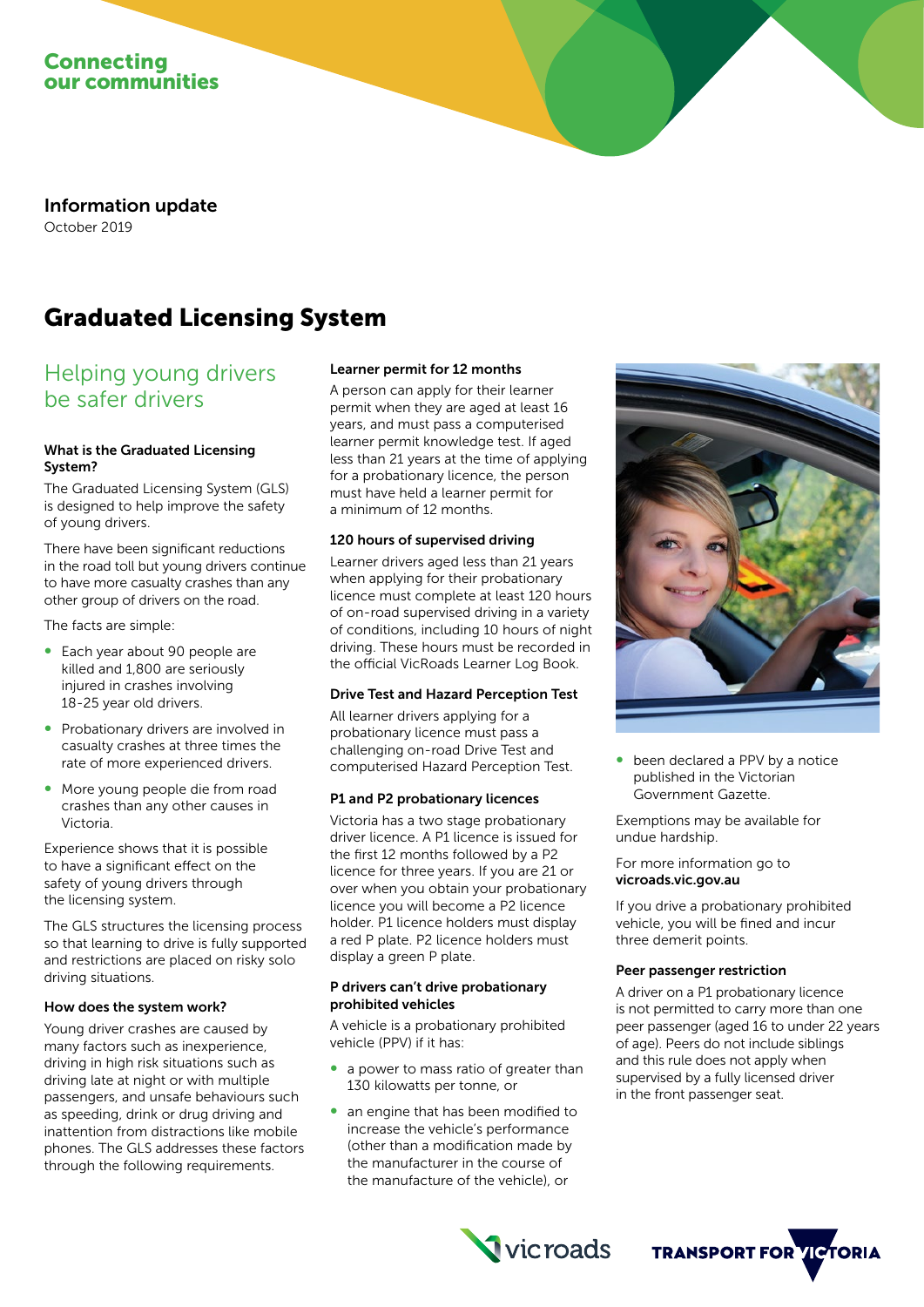## Graduated Licensing System Summary\*

## Support measures for learner drivers, parents and supervisors

- ∞ A Learner Kit and 120 hour Learner Log Book. The Learner Kit includes advice to learners and their supervising drivers about how to make the best use of the learner period. The Learner Log Book is used by learners to record practice sessions and lessons.
- The 'Keys Please' school program for learners and the online resource 'Lessons from the Road' for parents and learners provide information on how to make the most of the learner period. Go to vicroads.vic.gov.au
- The Road to Solo Driving handbook.
- The L-Site interactive website. Go to lsite.vicroads.vic.gov.au
- ∞ The TAC 'Drive Smart' training program to help with hazard perception skills, available from the TAC.

## The four stages approach to learning to drive

VicRoads recommends that learners and supervising drivers divide the learner period into four stages. These stages provide a way to gradually introduce the learner to complex driving situations when they are ready, and provide supervisors and learners with a tool to help track improvements and progress.

## Stage 1 – Controlling the car

The first stage is short and involves the learner developing simple skills to control the car including: moving off smoothly; smooth low speed cornering; slowing down and stopping smoothly at a chosen location; reversing in a straight line and around a curved path; and smooth and efficient use of gears in low speed driving (manual cars).

#### Stage 2 – Driving on quiet low speed roads

This stage focuses on hazard identification and driving safely on roads with little traffic (such as quiet suburban areas) including: negotiating turns and roundabouts safely; smoothly slowing down when approaching intersections; obeying give way, stop and traffic lights; leaving a safe space between their car, other cars and the kerb; reversing out of a driveway; completing a three-point turn; and angle and parallel parking smoothly and safely.

## Stage 3 – Complex driving situations

This stage sees the learner move into more complex driving situations, such as driving on main roads at quiet and then busier times, driving at night and/or in wet conditions and driving on higher speed roads. Learners should be planning their driving routes, detecting and avoiding potential hazards and keeping safe following distances in busy traffic.

## Stage 4 – Rehearsing solo driving

This is the final and longest stage of the learner period. Learners in this stage should be driving in many different driving conditions, on all types of roads and in all types of weather and traffic. Learners should be able to handle complex tasks such as: merging on a freeway; changing lanes in busy areas and overtaking; making hook turns; and driving on busy intersections. They should be able to manage moderate levels of distraction in the car such as passengers and music.



## Learner drivers

One year minimum

Encourage and support:

- supervised driving experience in a variety of conditions
- **•** gradual introduction to more complex driving experiences (see checklists in Learner Kit).



## P1 probationary drivers One year minimum

Safer transition to solo driving:

- reduce high risk activities
	- encourage safe driving.



## P2 probationary drivers Three year minimum

Consolidate safe driving skills and encourage safe driving.

Fully licensed driver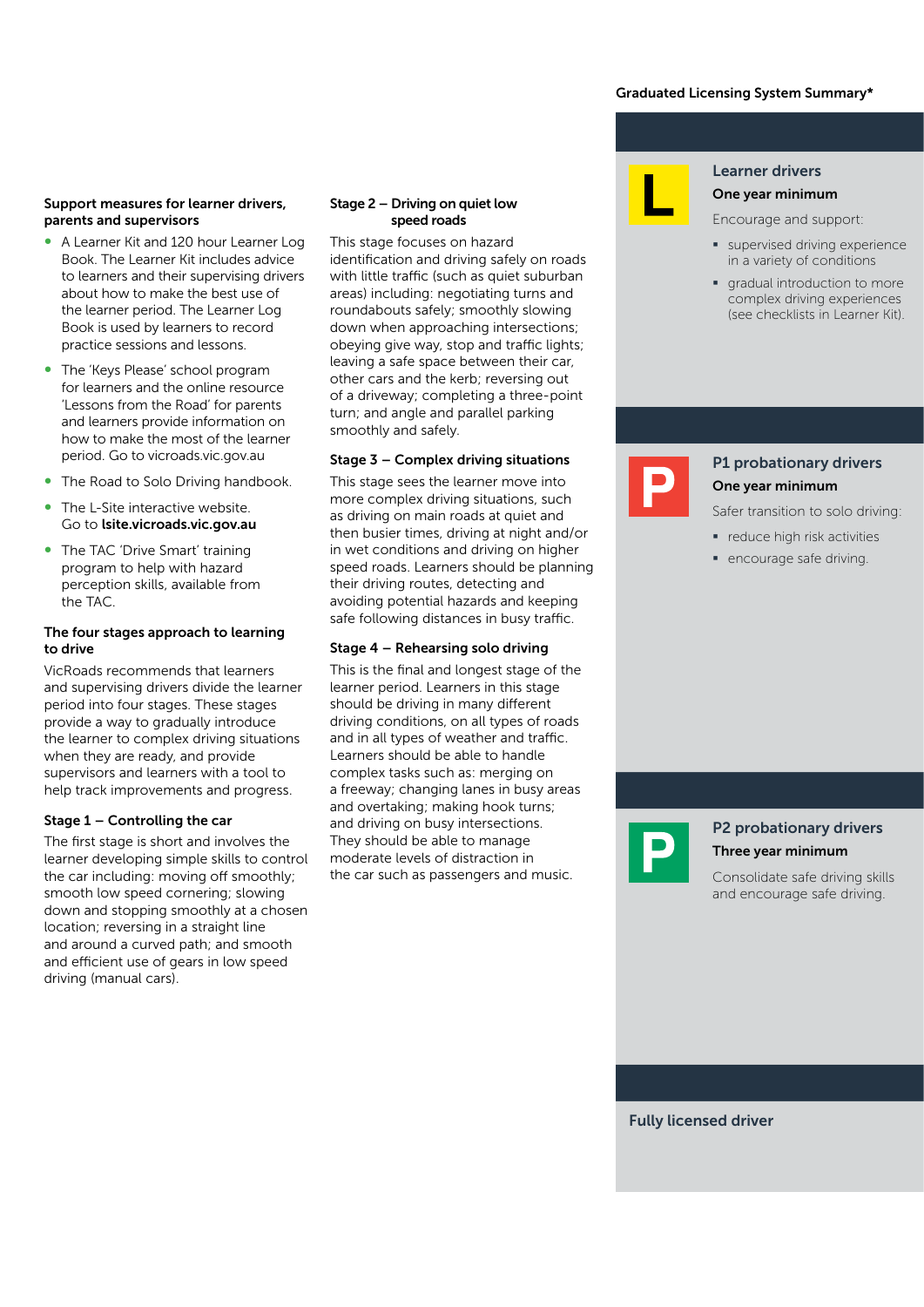|                                                                    | ENTRY: Minimum age of 16 years and pass a computerised learner permit knowledge test                                                                                                                                                                                                                                                                                                                                                                                                                                                                                                                                                                                                                                                                                                                                                                                                                                                                                                |
|--------------------------------------------------------------------|-------------------------------------------------------------------------------------------------------------------------------------------------------------------------------------------------------------------------------------------------------------------------------------------------------------------------------------------------------------------------------------------------------------------------------------------------------------------------------------------------------------------------------------------------------------------------------------------------------------------------------------------------------------------------------------------------------------------------------------------------------------------------------------------------------------------------------------------------------------------------------------------------------------------------------------------------------------------------------------|
| Learner<br>requirements                                            | • A minimum of 120 hours of supervised driving experience (including 10 hours at night) accurately<br>recorded in the official VicRoads Learner Log Book with the declaration to be signed by the learner<br>and each supervising driver.<br>• Must hold learner permit for a minimum of 12 continuous months.                                                                                                                                                                                                                                                                                                                                                                                                                                                                                                                                                                                                                                                                      |
| Other learner<br>provisions                                        | • Display L plates and must carry learner permit when driving.<br>• No mobile phone use of any kind. No hands-free or hand-held, or any messaging<br>(includes reading text messages).<br>" Zero BAC; accompanied by a fully licensed driver with BAC < 0.05.<br>• No towing.<br>• Five or more demerit points in any 12 month period or 12 or more demerit points in any<br>three year period may result in learner permit suspension.                                                                                                                                                                                                                                                                                                                                                                                                                                                                                                                                             |
|                                                                    | GRADUATION: Minimum age of 18 years and pass an on-road Drive Test and the Hazard Perception Test                                                                                                                                                                                                                                                                                                                                                                                                                                                                                                                                                                                                                                                                                                                                                                                                                                                                                   |
| P1 requirements                                                    | . No mobile phone use of any kind. No hands-free or hand-held, or any messaging<br>(includes reading text messages).<br>• No towing (except for work or while being supervised by a full licence holder sitting beside<br>the driver).<br>• No driving probationary prohibited vehicles.<br>Restriction on carrying more than one peer passenger (aged 16 to less than 22 years of age).<br>" Zero BAC.<br>• Drink-driving offenders will have to fit an alcohol interlock for a minimum of six months<br>when re-licensed.<br>• Most licence suspensions will result in an extension of the P1 period for six months,<br>in addition to the period of suspension.<br>• Must display red P plates and carry P1 licence when driving.<br>If tested in an automatic vehicle, can only drive a vehicle with automatic transmission.<br>• Five or more demerit points in any 12 month period or 12 or more demerit points in any<br>three year period may result in licence suspension. |
|                                                                    | <b>GRADUATION: A good driving record</b>                                                                                                                                                                                                                                                                                                                                                                                                                                                                                                                                                                                                                                                                                                                                                                                                                                                                                                                                            |
| P2 requirements                                                    | • No mobile phone use of any kind. No hands-free or hand-held, or any messaging<br>(includes reading text messages).<br>• No driving probationary prohibited vehicles.<br>$\blacksquare$ Zero BAC.<br>• Drink-driving offenders will have to fit an alcohol interlock for a minimum of six months<br>when re-licensed.<br>• Most licence suspensions will result in an extension of the P2 period for six months, in addition<br>to the period of suspension.<br>• Must display green P plates and carry P2 licence when driving.<br>If tested in an automatic vehicle, can only drive a vehicle with automatic transmission.<br>• Five or more demerit points in any 12 month period or 12 or more demerit points in any three year<br>period may result in licence suspension.                                                                                                                                                                                                    |
|                                                                    | <b>GRADUATION: A good driving record</b>                                                                                                                                                                                                                                                                                                                                                                                                                                                                                                                                                                                                                                                                                                                                                                                                                                                                                                                                            |
| <b>Full licence</b><br>requirements<br>if under 26<br>years of age | • Drink-driving offenders caught with a BAC of 0.05 or more will have to fit an alcohol interlock for<br>a minimum of six months when re-licensed.<br>· Must carry full licence when driving.                                                                                                                                                                                                                                                                                                                                                                                                                                                                                                                                                                                                                                                                                                                                                                                       |

\* If you are 21 or older when you apply for a probationary licence, some of the information in this table will not apply. See the Road to Solo Driving handbook for details.